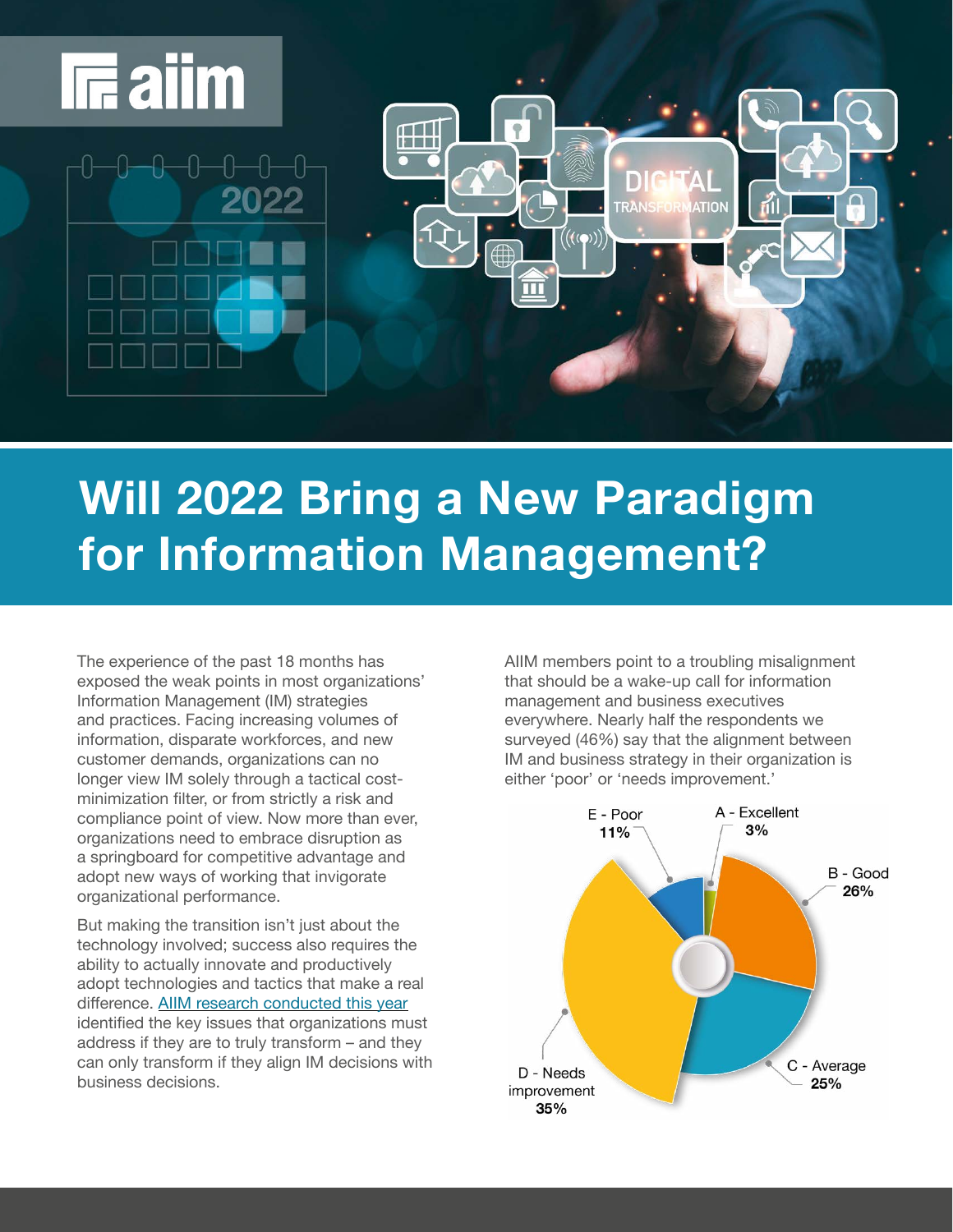Most IM professionals feel that what they do is not considered part of the bigger business strategy. "IM is mostly an afterthought," said one member. "We haven't been high on the priority list as it relates to being able to leverage data across the organization." Another said, "Our leadership thinks of Information Management as a necessary evil and a cost center instead of a strategic imperative and a necessary prerequisite to sustainable growth."

Process improvement and digital transformation are stymied as a result. "Our C-level still needs a lot of convincing to actually free up enough resources for intelligent IM" was a common complaint. Indeed, 66% say that it's not a lack of technology that stops them from innovating, it's getting the budget, resources, and leadership support that are their biggest challenges.

# **Leaders Should Seize the Opportunity**

Happily, this challenge has also created opportunities for IM leaders to demonstrate their knowledge about what information should be created, captured, shared, and preserved and how to extract intelligence from it. This was the topic of a [recent AIIM webinar](https://info.aiim.org/like-a-phoenix-rising-from-the-ashes) hosted by AIIM CEO Peggy Winton, with guest Jed Cawthorne, Director, Product Management at **[NetDocuments](http://www.NetDocuments.com)**. Peggy and Jed took a look back at the most compelling IM issues over the past 18 months, how the misalignment of IM and business strategies can inhibit digital transformation, and how IM professionals can influence the strategic actions and decisions in their organizations, closing the strategic gap leading to real innovation and process improvement.

"There is immense opportunity for information management leaders today," said Peggy. "We can no longer view our practice solely through a tactical lens, or by using only a cost minimization or risk minimization filter. If we continue to do that, I don't think we're ever going to change the status quo where the perception of information management is that it's only a cost of doing business and not an enabler of better business performance."

## **Overcoming the Gap**

How can organizations begin to overcome this gap? Jed feels that one way is to establish IM as a formal part of the C-Level strategic mix. "Often, no senior leader is given the highest enterprise level responsibility for information. Chief Information Officers are really dealing with the technology side of things and often don't have a good grip of the information side of their portfolio," said Jed. "This has been the case for many years and we still haven't moved on as an industry."

The need for more connected C-Suite awareness and support is reflected in AIIM's [2021 State of](https://info.aiim.org/state-of-the-intelligent-information-management-industry-2021)  [the Industry](https://info.aiim.org/state-of-the-intelligent-information-management-industry-2021) report where members tell us the moving beyond business-as-usual is a challenge. We asked what factors were the biggest obstacle to becoming a truly digital organization and most pointed to a lack of alignment between executive strategies and IM strategies.

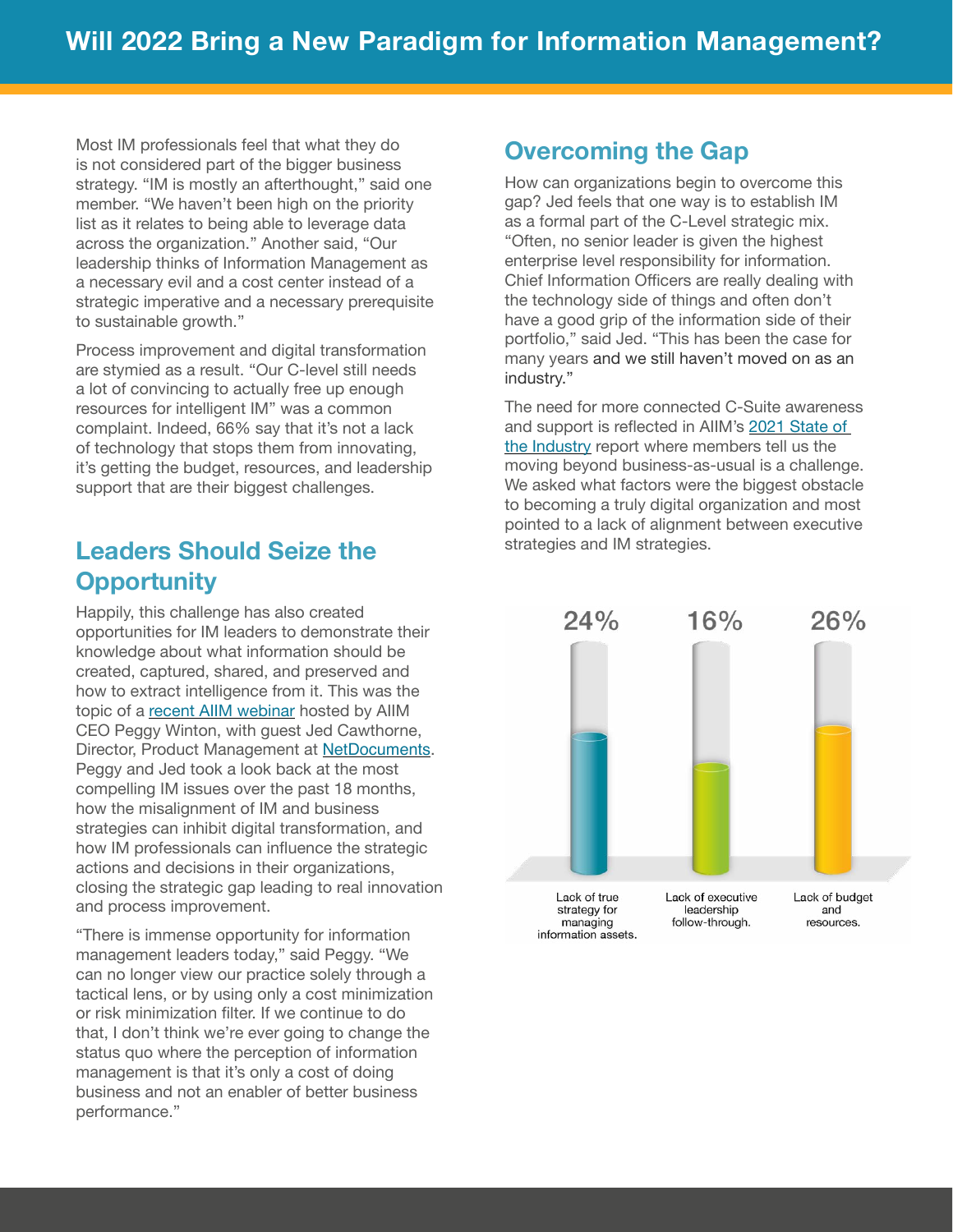## **Becoming a Change Agent**

What can everyday IM practitioners do to "get a seat at the table" and become an agent of change? Peggy suggests that it will take a change in our own perceptions of our industry and our strategic value to get there. "We in this industry, for way too long, have wrongly focused exclusively on things like cost reduction, risk reduction, and the compliance with regulations. We speak the language of fear, uncertainty, and doubt really well. But we need to get over this and start focusing on how to be part of a more strategic business conversation, and learn to speak a different language that will resonate with executives and decision-makers."

Jed suggests one way to build that new perception is for IM practitioners to become well-versed in the measures and metrics that executives use to gauge organizational performance. "Generate a good understanding of the pain points and the issues your business colleagues are dealing with," explains Jed. "It's important to understand what their key drivers and KPIs are, and to speak in those terms, and not just talk about regulatory-driven efficiencies."

#### Authored by:

Kevin Craine, MBA Content Strategist, AIIM Host and Producer of *AIIM On Air* Podcast



## **Moving Forward in 2022**

These obstacles will be front-and-center for AIIM in 2022. In the webinar, Peggy previewed some research that AIIM will perform by the end of 2021, and how findings will inform AIIM's educational programming in 2022.

"We will be talking a lot about data literacy and organizational agility in the coming year," explains Peggy. "The two go hand in hand and the topics will be a big part of our focus in 2022. Our annual conference being held in April in Denver – in person – will carry the idea forward that as organizations put more effort into data literacy and business intelligence to gain strategic advantage, there is an equal strategic importance to establishing similar linkage to what we do in Information Management. Without this strategic connection, it will be harder to really move the needle in terms of organizational performance and innovation."

To learn more click here to view the full webinar with AIIM's Peggy Winton and Jed Cawthorne, Director, Product Management at [NetDocuments.](https://www.netdocuments.com/)